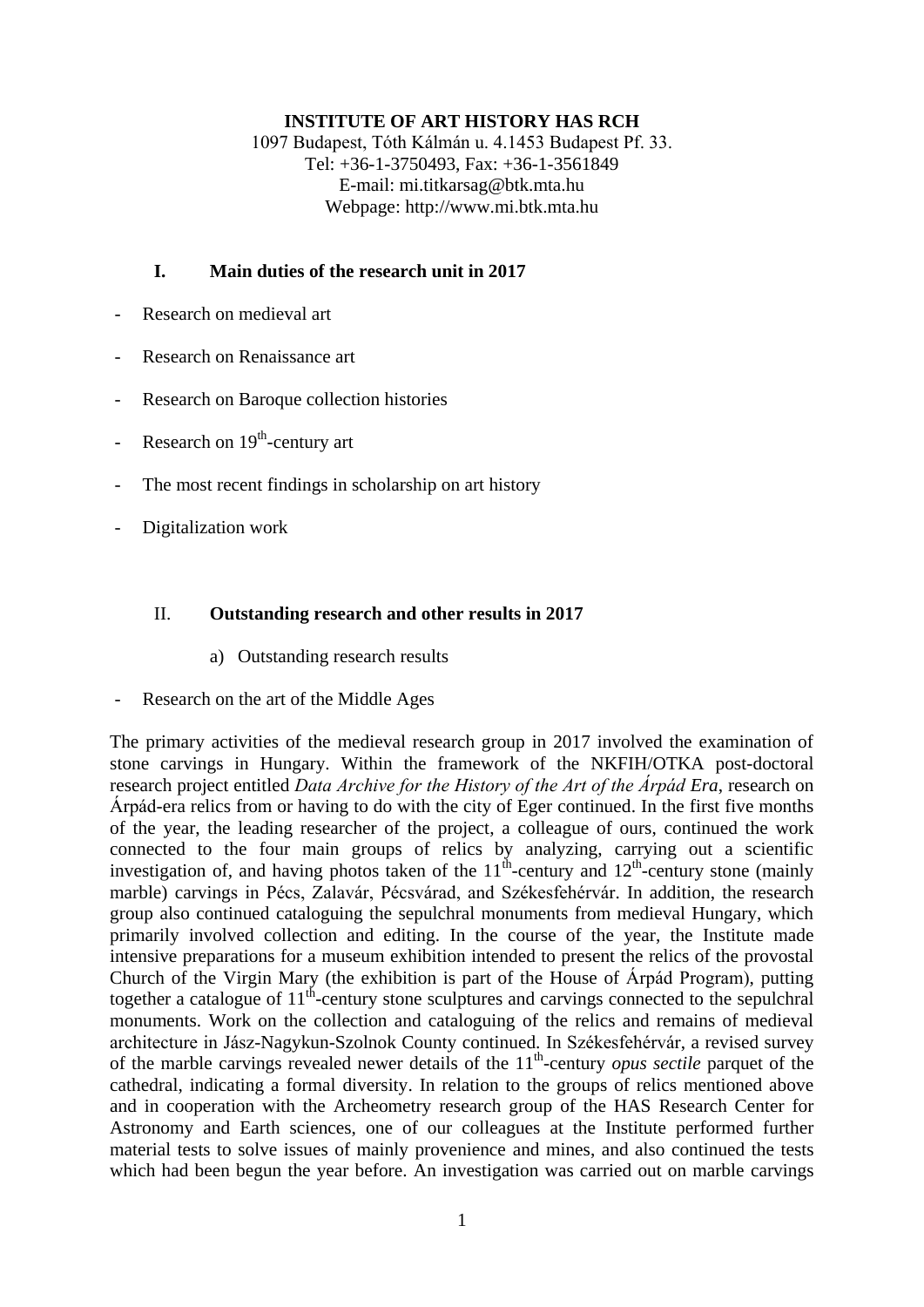and encrusted pieces which survived in the cathedral in Pécs (Cathedral Museum) and on fragments of the Madonna relief and small pillars in Pécsvárad. In Zalavár samples were taken to determine the character and composition of marble carvings and an inlaid ornament. In Székesfehérvár, comparative tests were conducted on a carved marble Roman sepulchral stone (*Dignius Secundianus*) originally from Aquincum. The stone was documented as having been found on the ground of the cathedral and was probably incorporated into the structure in the 11th century. One of our colleagues was working as a leading researcher on *Research on the Topography of Ancient Monuments in Kőszeg and the Tokaj-Hegyalja region*, an NKFIH/OTKA project run by the Institute since 2013. As a part of this project, an article was written on the buildings in the inner city and the northern outskirts of Kőszeg. It drew on the findings of earlier and more recent archival research. In addition, processing the medieval stone findings of the provostal Church of the Virgin Mary in Székesfehérvár was started. In addition to doing research on the stones, a junior member of the Institute also investigated inscriptions on a special late-medieval luxury object, a bone saddle, in the context of literary texts. This research produced yielded new findings in connection with the role of these artefacts in 15<sup>th</sup>-century court culture.

## Research on Renaissance art

In 2017, our NKFIH/OTKA project *The Renaissance in Hungary* was working on a Renaissance art history handbook; the collaborators' scientific results will constitute a significant contribution to the King Matthias Memorial Year in 2018. Every part of the work done by the research group is strongly connected to the Renaissance volume of the relaunched handbook series. At present, the Institute can cover each segment of research on Renaissance art and can also integrate related research in Hungary. With the direction it takes, the research follows old traditions of scholarship in Hungary: it primarily investigates King Matthias' endeavors as a patron of the arts, as well as their antecedents in Hungary and connections in Europe. Throughout the year, a senior member of our institute primarily researched Renaissance art at the time of King Matthias and also investigated the topic of 15<sup>th</sup>-century miniatures. Parallel with these examinations, research continued on the history of the Corvina Library, focusing predominantly on the so-called early period. While processing the provenances of the white sarmentum-plaited codex group made in the 1460s and early 1470s, our colleague identified a codex that was prepared for Janus Pannonius, Bishop of Pécs, and determined that a significant group of the codices from this early period were originally made in Rome. This observation makes it necessary to reconsider the history of the humanist culture of books, with a particular focus on the curial relationships of Hungarian high priests. The Corvina manuscript (Budapest, OSZK, Cod. Lat. 445) which contains the poem *Parthenice Mariana* (dedicated to King Matthias by Battista Mantovano Carmelite friar) belongs to another group of codices that derive from Rome. As a result of years of work, findings of the research on the genesis and history of the provenance of this codex were successfully summarized in 2017. Research on the white marble well made in Andrea del Verrocchio's workshop in 1485 and sent to Buda was concluded, as with the help of some newly found fragments our colleagues succeeded in producing a more refined conceptual reconstruction of the artefact and could provide additional insights concerning the circumstances of its production. Further research was done in the field of Matthias-era Renaissance sculpture, primarily investigating the genesis of works produced for the king in Buda and by Italian master craftsmen in Florence. Based on the preliminary findings, our colleague was able to put the lost reliefs that Andrea del Verrocchio made for King Matthias (and which portray Alexander the Great and Darius I) into a new political context and suggest new dates of production for these works. Another achievement of our colleague in this field of research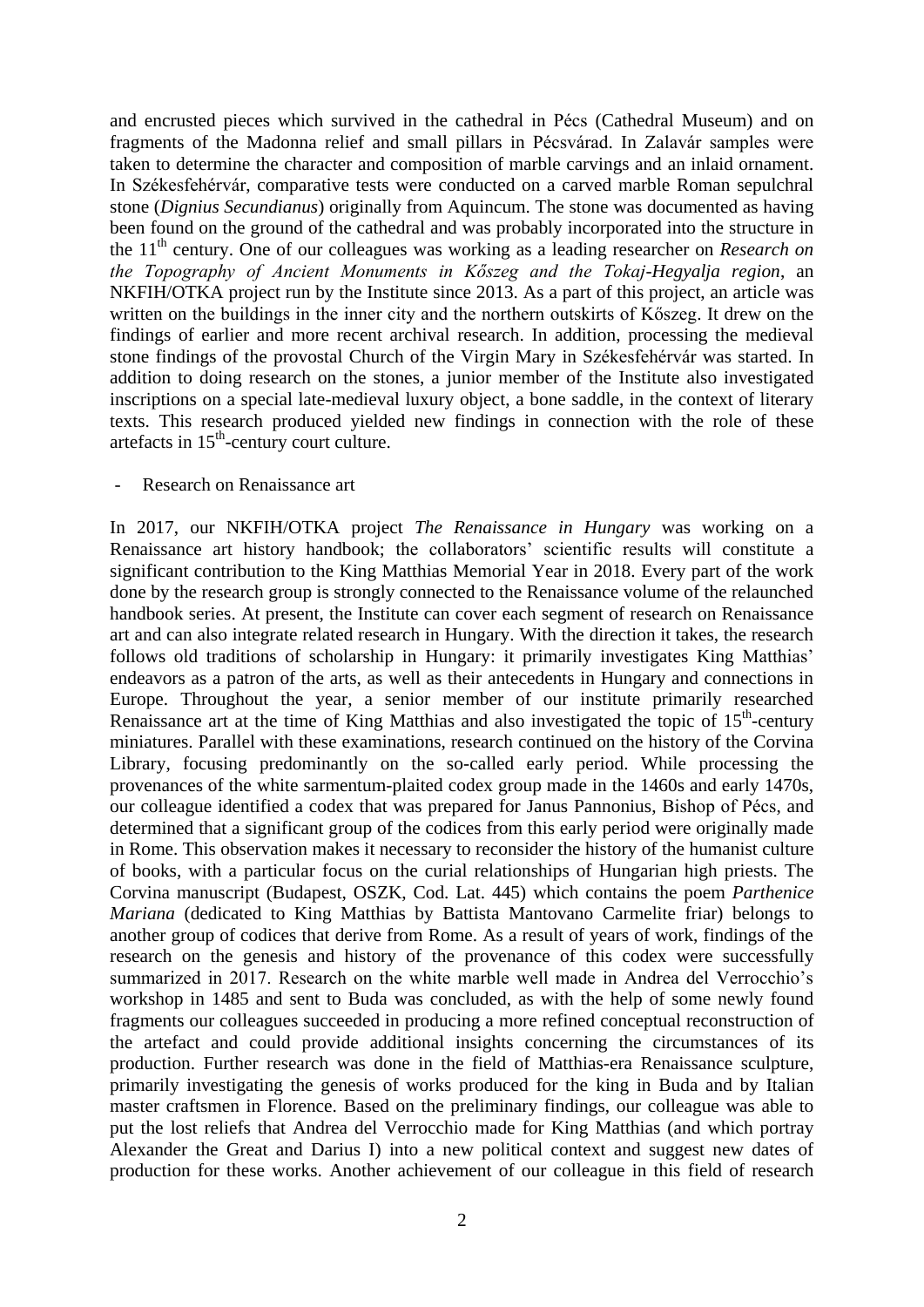was to include a relief attributed to Gregorio di Lorenzo, and thus far largely unknown in this context, among the all'antica sculptures from Buda. The research focuses on Matthias-era Renaissance sculptural relics chiefly imported from Florence with regards to the role they played in royal show and pomp, and it evaluates the artefacts from the perspective of art patronage. A junior member of our Institute carried out research on late  $15<sup>th</sup>$ -century miniature painting, investigating the generic interconnections in the iconographic characteristics of a Book of Hours from Rouen (The Judgment of Paris), and also gleaned new insights into research on embellishments in liturgical codices made to order for King Matthias or his court, as well as on their early provenances. Our colleague's latest research findings regarding stylistic connections among the miniatures of the Matthias-Graduale (Budapest, OSZK, Cod. Lat. 424) are noteworthy, since it made it possible to accord a new work to the liturgical codex made to order by the court in Buda: the Johannes de Vico manuscript, preserved in the Österreichische Nationalbibliothek in Vienna. Another member of our institute continued writing a monograph on calligrapher György Bocskay. One of the most significant new sources in this research is Bocskay's will, which contains a great deal of data so far unknown about the calligrapher's life and contemporary system of relationships. One such new detail, for instance, is Bocskay's burial place, which our colleague identified as Himmelpfortkloster in Vienna. It also became evident that it was György Bocskay who made the inscriptions on Tamás Nádasdy's sepulcher in Léka, one of which survived in a 16<sup>th</sup>-century manuscript, along with a biography of the palatine. As part of the research directed to late Renaissance art, work was done on tournaments and court festivals held in Hungary from the Jagellonian-era to 1572.

#### Research on Baroque collection histories

As part of research on  $17<sup>th</sup>$ -century aristocratic show and pomp, a senior member of our Institute surveyed the wills written by Pál Esterházy. Investigations focused primarily on the history of the establishment of a treasury in Forchtenstein (and the entailed properties of the Esterházy family), drawing on the prince's financial provisions, and it also examined the topic from the perspective of how much of the changes in Pál Esterházy's relationship with his family members may be detected in the text of the wills and how these emotional fluctuations manifested in his financial provisions. Another field of research involved the archival study of sources that made possible the reconstruction of Hans Septimius Jörger's Kunstkammer, a 17<sup>th</sup>-century archival collection which until now has escaped notice. Within this field of research, a senior member of our Institute worked mainly on revealing and scientifically processing the thus far unprocessed collection of Imre Jancsó (1793–1848), secretary to the Chancery of Transylvania. Today, the majority of this material can still be found in the collections of the HAS (in the engraving archive, the collection of maps, and the library), while the rest is preserved in Österreichisches Staatsarchiv (Haus- Hof und Staatsarchiv).The research done by one of our colleagues revealed that Sándor Károlyi played a vital role in the 18<sup>th</sup>-century residential buildings commissioned by the Károlyi family: the master craftsmen followed detailed instructions, while Károlyi himself contributed to the process of construction as a designer, having made several suggestions for the buildings. Letters from Antal Károlyi, manager of the estate, as well as from Antal Mlinaricz and Kristóf Sváby, are likewise significant new sources providing information about the construction works done on the estate in Nagykároly in the second half of the  $18<sup>th</sup>$  century. In 2017, we concluded a research program which had been ongoing for several years and was funded in part through a János Bolyai scholarship and in part by means of a NKFIH/OTKA project. Initially, the program was dedicated to investigating the text of a  $17<sup>th</sup>$ -century inventory of paintings found in the Esterházy archives, the origins of which were unknown. Research eventually led to the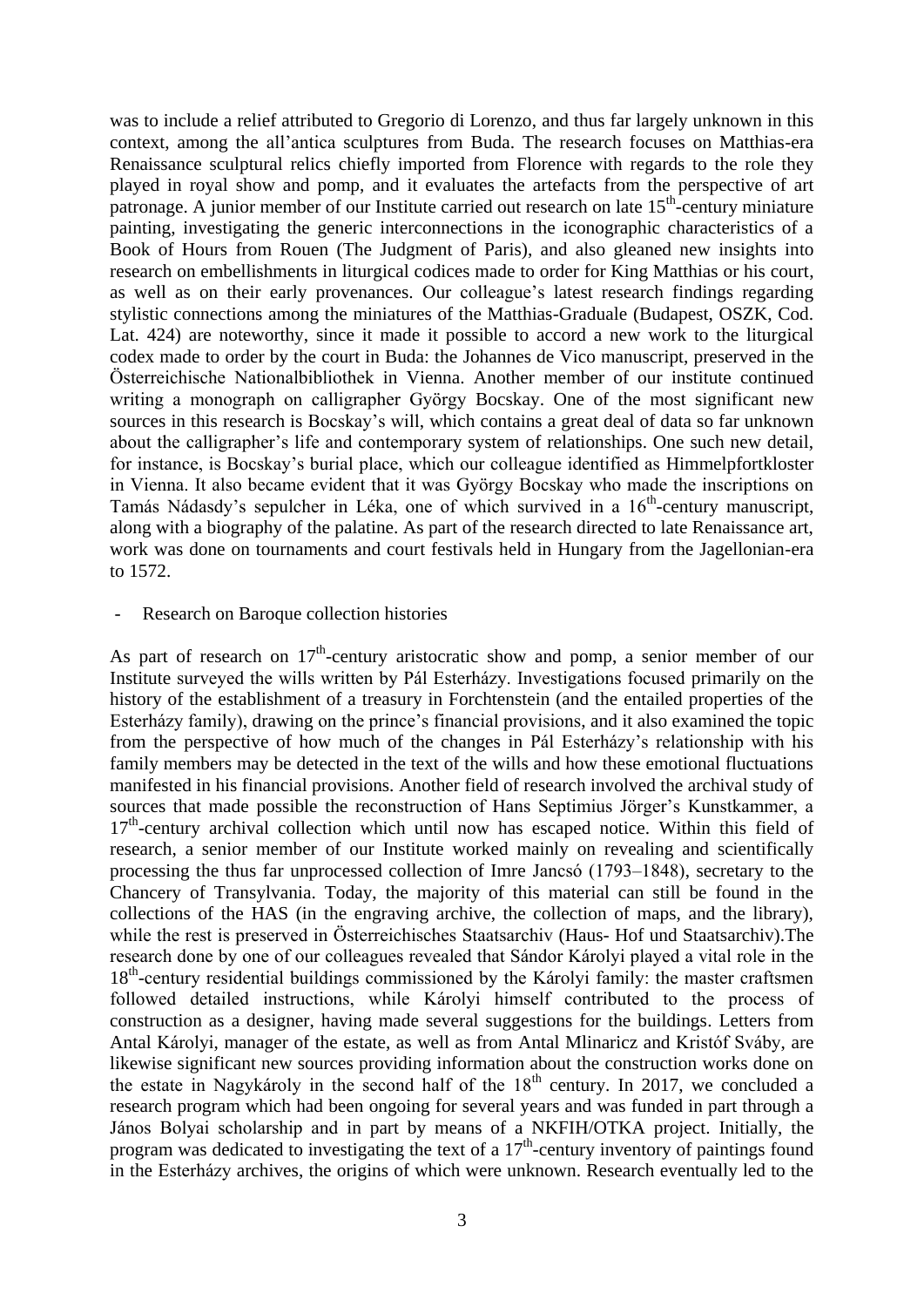identification of a number of remarkable works of art, still preserved in public collections (works by Bartholomäus Spranger, Matthäus Gundelach, Hans von Aachen, Christoph Paudiss, Hans Baldung Grien, and Joos de Mompe, among others). The monograph written in the framework of the project in 2017 offers a portrait of a  $17<sup>th</sup>$ -century art collector in Vienna, identifies the various locations of his collection, follows the route of his paintings from Vienna through Prague to Paris and Amsterdam, and, with the help of knowledge about later owners, it places the paintings identified within the context of  $17^{\text{th}}$ -century and  $18^{\text{th}}$ -century art collection. As these artefacts can be found in museums abroad or in private collections, and since the source materials and the monograph suggest new provenances with dates a hundred years earlier than had been thought, preparatory work for the English-language publication of the monograph has begun.

# - Research on 19<sup>th</sup>-century art

Several members of our Institute worked together on producing scientific documentation and an inventory of valuables in the palace, the central building of the HAS, which celebrates the 150<sup>th</sup> anniversary of its opening. The inventory will be a lasting aid in the event of renovation in the future. The series of handbooks published by the Institute offer an intensive study of Hungarian art and art from Hungary in light of up-to-date scholarly findings. The muchneeded volume *Hungarian Art in the 19th Century. Architecture and the Applied Arts* (2013) summarized the urban and lifestyle shifts which took place in what was perhaps the most dynamically developing period of Hungarian art in a new, more user-friendly way for both specialists and the wider public. Pursuing this endeavor, the most important joint work of the research group focusing on the  $19<sup>th</sup>$ -century history of architecture was preparing for publication of the handbook *A magyar művészet a 19. században. Képzőművészet* [Hungarian Art in the  $19<sup>th</sup>$  Century: Fine Arts]. As a result of years of work, the manuscripts finally were completed. Each member of the institute working in the 19<sup>th</sup>-century architecture, fine arts, and history of mentality research groups participated in this large-scale project as an author, editor, image editor, or copy editor. One of the advisors of the Institute produced new findings with regards to the House of Parliament in Budapest. Through the exhaustive study of this huge building studded with artworks and highly integrated both socially and politically, our colleague was given an opportunity to do research on related archivalia preserved in the Office of the National Assembly, which were rather chaotic and inaccessible earlier. The new image of the building arising from the research study was published in a monograph in 2017. One research fellow of our institute worked on exploring the buildings and collections of the former Franz Joseph Museum in Cluj since 2014. The volume summing up the research which was done over the course of three years was published in the spring of 2017. As a summary of the research findings, the publication, which combines the perspectives of both the history of architecture and collection histories, examines the role this Transylvanian museum, with its specific tasks and collection interests, played in the process of modernization. The establishment, which was relatively unknown even among members of the scholarly community, was a peculiar scene of industrialization in the final era of the Kingdom of Hungary. This is also indicated by the fact that the collection strategies of the museum underwent a considerable transformation during those few decades of its existence. In order to complete its mission to modernize, the museum presented tools of artisanship as objects of domestic industry, selected on the basis of social aspects, thereby exhibiting a firstrate, modern collection of industrial arts. Funded by a NFKIH/OTKA research program, a research group focusing on the history of art collection published the fifth volume of the series *De Signis* and continued preparatory work on further publications with the Balassi Publishing House with the third volume of the series entitled *Henszlmann Imre levelezése és*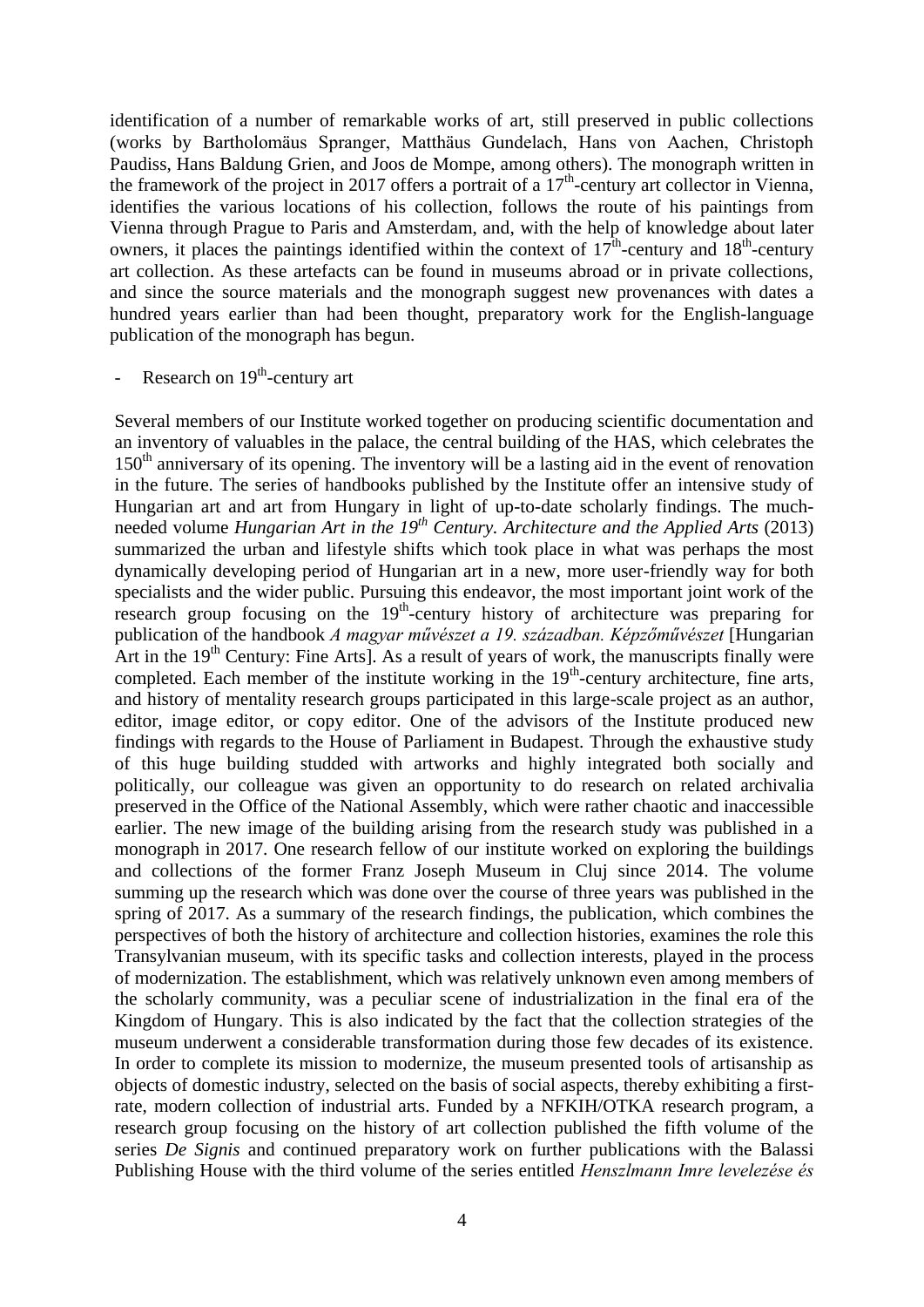*iratai* [The Correspondence and Documents of Imre Henszlmann], preparing for the press materials from the years 1865 and 1866. In cooperation with the database collection of the Antique Collection of the Museum of Fine Arts, the research group created the *De Signis* database, which primarily meant the digitalization of manuscripts and printed works from the Fejérváry–Pulszky collections, as well as of working copies (i.e. copies that the author updated with marginalia after publication) of János Szilágyi's publications about the collection.

The most recent findings in scholarship on art history

Those of us involved in the history of scholarship research group work on mapping and addressing (in part through the publication of source materials) the lacunae in the art historiography of the  $20<sup>th</sup>$  century. We are also continuing work that was begun with the publication by our Institute of the handbook entitled *Emberek és nem frakkok. A magyar művészettörténet-írás nagy alakjai* [People and Not Formal Wear. Great Figures of Hungarian Art Historical Scholarship], with particular focus on the scholarship of the interwar period (e.g. publication of the oeuvre and legacy of János Wilde, Arnold Hauser, and Tibor Gerevich). In connection with this endeavor, one researcher worked on photographic materials from Tibor Gerevich which are held in the Photo Archive. Our first source material released in 2017 was a critical edition of the early writings of world-renowned Hungarian art historian and sociologist of art Arnold Hauser, which was published in cooperation with the Institute for Research in Philosophy and which marked the ending of the Hauser-project. The volume contains a selection of major text types by Hauser, as well as his early art criticism, which provides insights into the cultural life of Budapest at the time. Changes in Hauser's interest in social history are portrayed through a number of essays and critiques of exhibitions and artworks. Owing to the source materials and studies on Hauser, the volume is indeed a much needed stop-gap publication for researchers on Hungarian cultural history, art history, theory of art, and history of philosophy. Following work on two previous source materials (*Enigma* nos. 87 and 88) research on the oeuvre of art historian and scholar of the art of Antiquity János György Szilágyi (1918−2016) continued last year. Szilágyi was one of the few archeologists of the Classical world who ––similarly to his master, Károly Kerényi – exerted an enduring influence not only on the more narrow circles of scholars, but also on several branches of social sciences. Members of our research group found approximately 40 letters in Éva Körner's legacy, preserved in the Data Archives of the Institute, which they duly prepared for publication as source materials. One senior member studied the correspondence between Károly Kós and painter-sculptor Aurél Papp, preserved in the State Archives in Satu Mare. The approximately one hundred letters contain a considerable amount of information about politics and the arts in public life in Romania and Transylvania, and provide an individual opinion of the relationship between the dominant state and nationalities in the decades following World War I (1922-1960). Károly Kós sent his first letter to Aurél Papp after he was defeated at the 1922 elections in Satu Mare and their correspondence continued, with by fits and starts, until Papp's death. It was Papp's exhibited artworks (1921) that first caught Kós' attention. As the latter hoped and worked for mutual assistance and recognition, as well as collaboration between the peoples of Transylvania (Romanians, Hungarians, and Saxons), their culture, their arts, and their artists, he viewed Papp as an unselfish cultural figure dedicated to Transylvanian culture, with whom he could and would share his political views, as well as his concerns as editor of *Erdélyi Helikon*, including the difficulties of organizing exhibitions (Transylvanian artists' exhibition, Cluj, 1930), his personal problems, and sometimes even his innermost feelings.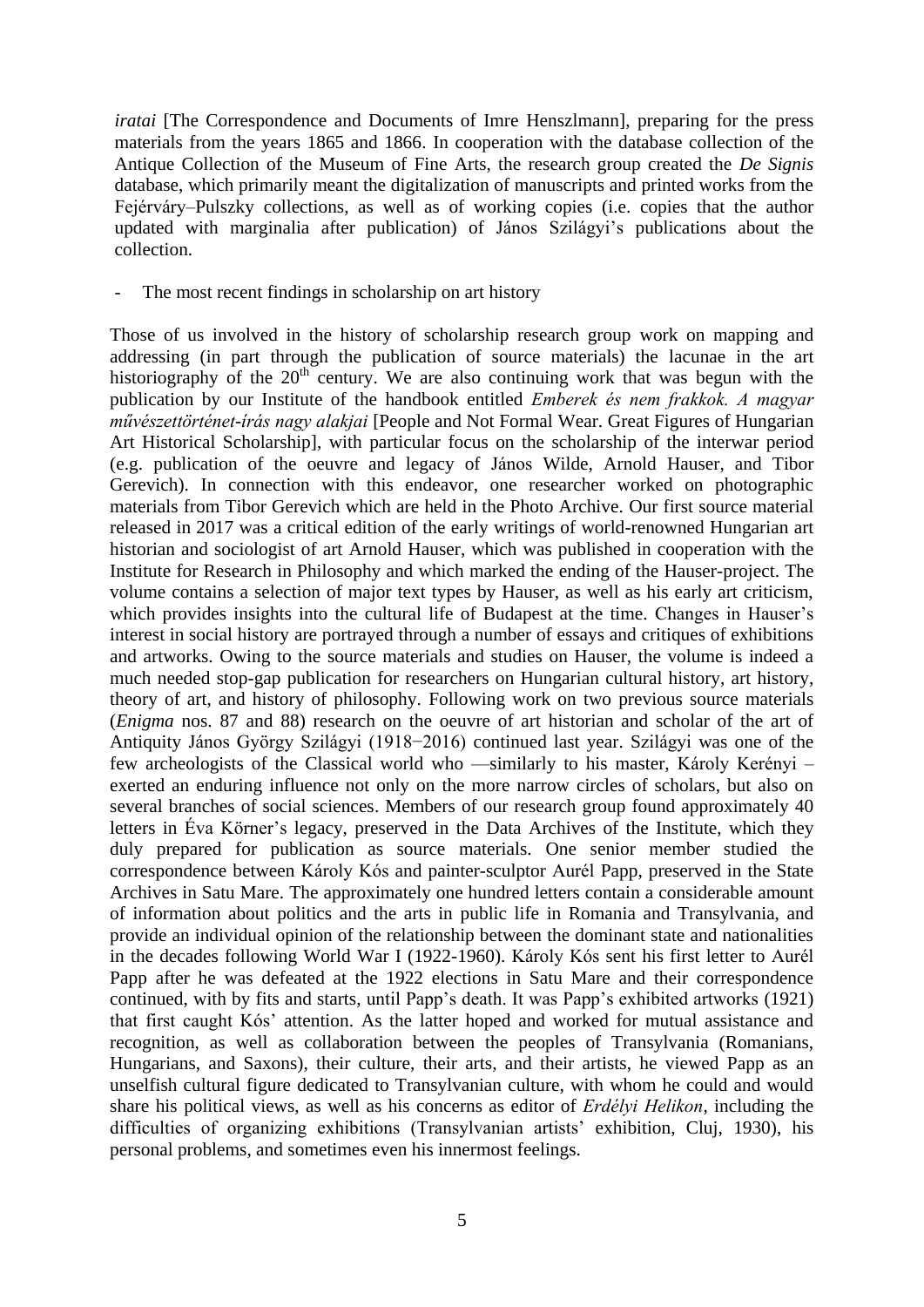## Digitalization work

On 15 September 2017, after five years of diligent work, the digitalization of the analogue listings in the inventory of the Photo Archive at the HAS CH Institute of Art History was completed: at present 80,000 photos are available for research on the homepage of the Institute. This means that in addition to the 30,000 listings in the Archive Registry Collection, another collection became fully available on our homepage and the Photo Archive also switched over and became an online research resource. The greater part of the analogue collection in the Photo Archive is available through the search interface of the digitalized collection: along with the slides marked by the letter D in the collection (7,400 images), 8,400 out of 9,400 slides of photos printed on silver gelatin and marked by the letter B, and the majority of 65,000 slides, a collection of 64,300 black-and-white negatives, designated with the letter N. The Lexicon Collection contains biographical and bibliographical data about Hungarian artists and artists working in Hungary, as well as cut-out articles and small prints. At the basis of the current collection are tags and small prints collected by Gyula Szentiványi, with the original purpose of using them in the publication entitled *Magyar Képzőművészek Lexikona* [Encyclopedia of Hungarian Artists]. The first volume of the series, authored by János Szendrei and Gyula Szentiványi, was released in 1915, but no further volumes were published. As part of the digitalization program, one listing from the Lexicon Collection we made available digitally in the early fall of 2017 was the original manuscript of volumes A to H of Szentiványi's encyclopedia. We also continued digitalizing and making available other parts of the Database that may be of interest to the public: János Bende's *[A képzőművészeti](http://adattar.mi.btk.mta.hu/gyujtemenyek/bende-janos/)  [egyesületek története](http://adattar.mi.btk.mta.hu/gyujtemenyek/bende-janos/)* (1951–1953) [A History of Art Societies] and 15,030 index-cards of 11 periodicals, which can now be researched according to title and volume. The digital photo collection entitled *Budapest építészeti öröksége – Lipótváros* [Budapest's Architectural Heritage – Lipótváros] was further enriched by a detailed photo documentation of the building of the Hungarian National Bank. The Institute's work on digitalization is now known more and more widely, and the number of searches is growing dynamically. An international dimension of this activity was realized in 2017 when, on behalf of our Institute, a senior member joined a project entitled FoKO (Forschungsinfrastruktur Kunstdenkmäler in Ostmitteleuropa), organized by Herder Institut für historische Ostmitteleuropaforschung, Institut der Leibniz Gesellschaft, and Foto Marburg, Deutsches Dokumentationszentrum für Kunstgeschichte. Thanks to his work, researchers now have open access to certain photographic materials (170 digitalized black and white photos) and the corresponding 510 data sheets provided by the Photo Archive of the HAS CH Institute of Art History.

b) Science and society

One of the basic (annual) tasks of the HAS Art Collection, operating under the technical guidance of the Institute of Art History, is to do research on former and current collections of art treasures at the Academy and to publish up-to-date results – in 2017 new research findings were made publicly available in the form of a series of chamber exhibitions entitled *#ruhatárvan!* As part of the tasks concerning community culture, the central building of the HAS and the Collection of Art opened their door to some 750 visitors at the event Museum's Night. With the wrist-bone of Károly Kisfaludy preserved in a hand-painted Persian pencilcase, the Art Collection was among the 30 finalists at a national competition in the category *Legyen tiéd a nap műtárgya* [Artwork of the Day]. Furthermore, throughout the year researchers working with the collection gave several presentations to the public (A Tour of the History of Architecture; A Professional Walk-through), as well as lectures (Picture by Picture), and organized live installation PICTURE/POEM program (extracts from poems told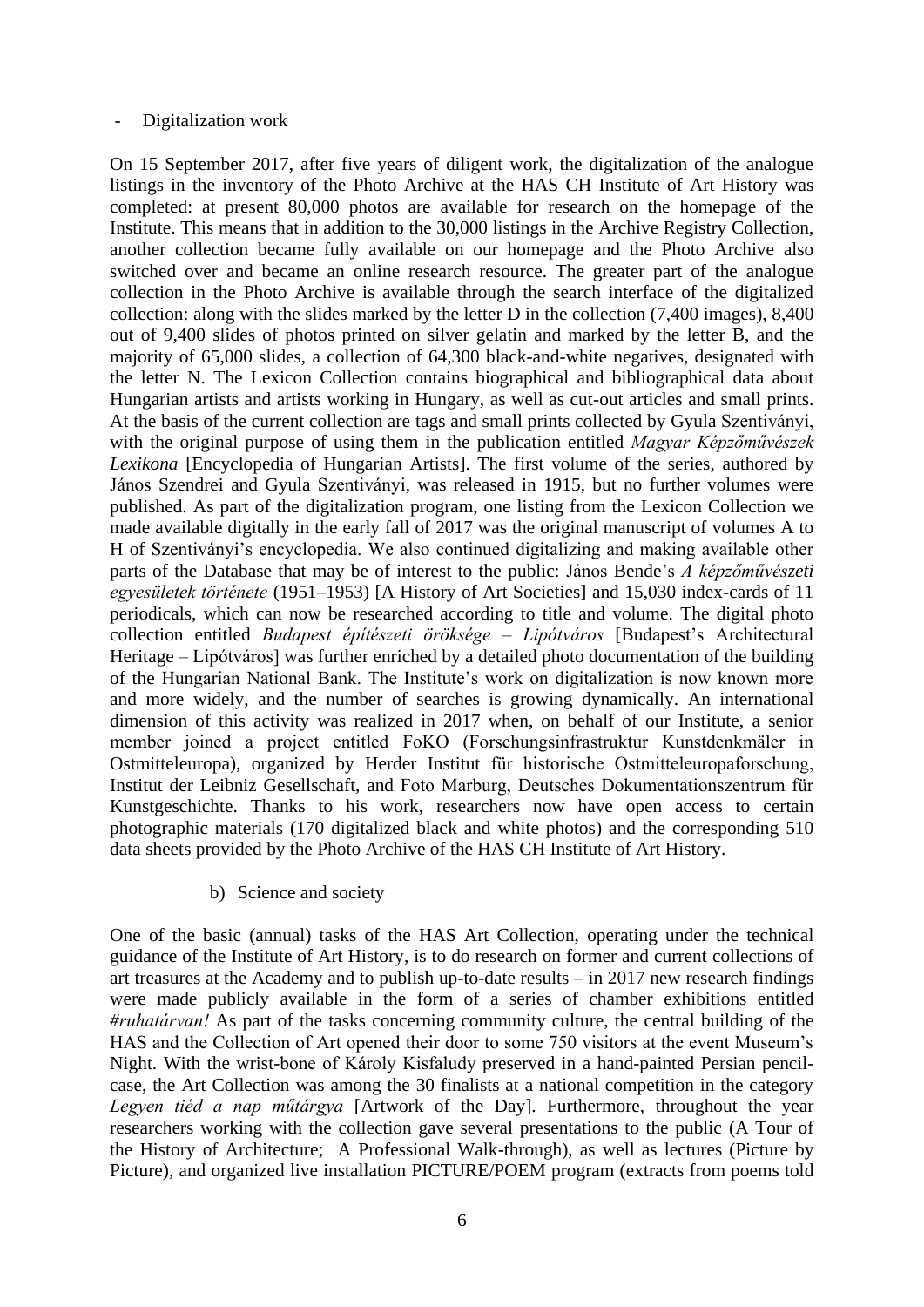in front of pictures), a classical music concert (Joseph Haydn's Op. 20 No. 2 C major string quartet), and *Tableau vivant* (figure and drapery studies of Michel Dorigny's painting *Parnassus*, preserved in the Museum of Fine Arts, as part of a collaboration between teachers and students of the Hungarian University of Fine Arts). On European Heritage Days about 400 people visited the central building of the Institute. In February 2017, the HAS Psychiatric Art Collection, which also operates under the professional leadership of our Institute, moved to a new location, the HAS Human Science Research Center, and at the same time, license of the public collection was modified. In 2017 the collection had 118 visitors: mainly students, doctors, and art therapists. As part of his research on Tibor Csernus, a senior member of our Institute investigated neo avantgarde art in the 1960s and 1970s, as well as the concept of cultural resistance and its international reception. He also continued his series of articles on contemporary art and art theory in the periodical *Exindex*, which earned him an *Opus Mirabile* award. With the help of contemporary cultural studies, he examined significant exhibitions such as *Off Biennálé* or *Gazdálkodj Okosan!* in Ludwig Museum. The latter mapped relations between post-socialist art and economics. In 2014, with the cooperation of the Institute, a temporary exhibition was opened in the Museum of Applied Arts entitled *Lechner, a creative genius*. As a kind of continuation of the exhibition, some of the materials that had been on display were arranged as tableaus and put on view in Budapest subway cars in 2017, and were also presented as a traveling exhibition in two towns in the country. A junior member of our Institute took part as an instructor in the FIT Program of Matthias Corvinus Collegium. As a result of this collaboration, she held two day-long sessions for 7 graders with the title *Civilizations and the Arts 1*.

## III. A presentation of national and international R&D relations in 2017

The Institute has close ties to the two major international organizations in the discipline: CIHA (The International Board for Art History) and RIHA (the International Association of Research Institutes in the History of Art). Our Institute takes part in one of the endeavors of the International Association of Research Institutes in the History of Art, namely the publication of the RIHA online scientific journal. Two of our colleagues work as local editors for the RIHA Online Journal. The entries in the *De Gruyter* lexicon on Hungarian artists, which is now being taken over by *Thieme-Becker* and *Saur*, build largely on the Lexicon collection. One of our colleagues is editing the entries in the lexicon on the Hungarian fine arts. On 8 December 2017, the HAS-ELTE Thesaurus Mediaevalis research group, operating in the ELTE BTK Institute for Art History, and the Hungarian Society of Archeology and Art History organized an art history conference in Budapest in memory of art historian Sándor Tóth (1940–2007). Many of our colleagues studying Renaissance art participate in the work done by the Momentum Holy Crown research group; as external members of the Research Centre for the Humanities of the HAS, they prepared a publication in English on the coronation of Hungarian kings in Bratislava and tournaments in the years 1563 and 1572. In 2017, one colleague joined a 3-year FWF research project of the Institut für Kunst- und Musikhistorische Forschungen of the Austrian Academy of Science. The project (Visuelle Kultur der Herrscherrepräsentation in Städten des Habsburgischen Reichs – von Ferdinand I. bis Josef I. 1526–1711) is a collaborative work involving Austrian, Hungarian, and Czech researchers. Within the framework of a NKFIH/OTKA project entitled *The Arts and Sciences in the Service of Nation Building in 19th -century Hungary*, one of our colleagues pursues research on architectural history and the history of industrial education, while another investigates the role 19<sup>th</sup>-century sources on architecture and the theory of art written in Hungarian played in criticism and the history of science. One research fellow of our institute undertook preparatory work on an international travelling exhibition presenting certain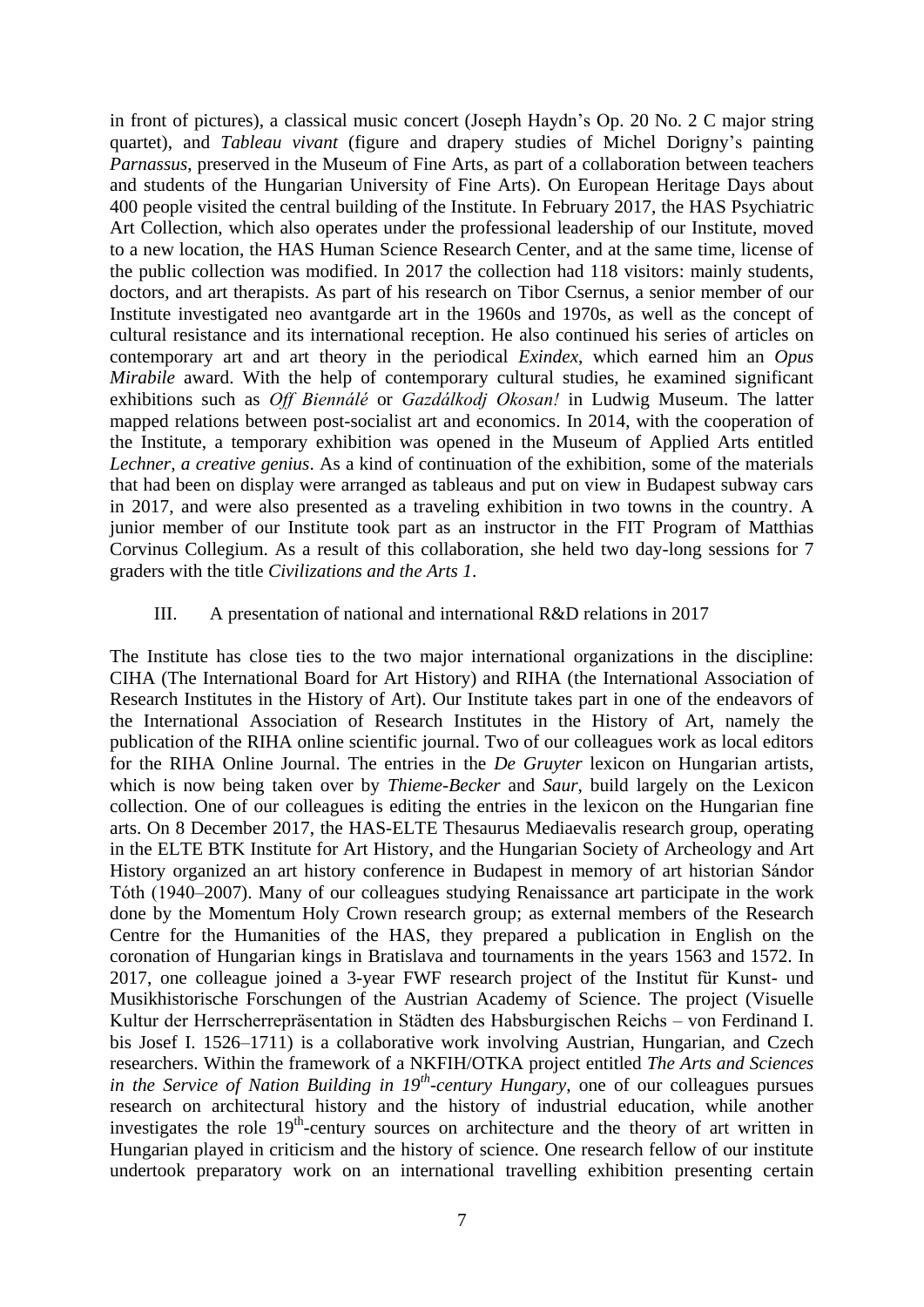aspects of the stories behind  $19<sup>th</sup>$ -century replicas and agreed on a collaboration with the Art History Department at the University of Vienna (Institut für Kunstgeschichte - Universität Wien), [Musées royaux d'art et d'histoire de Bruxelles, A](https://fr.wikipedia.org/wiki/Mus%C3%A9es_royaux_d%27art_et_d%27histoire_de_Bruxelles)telier De Moulage in Brussels, and Hungarian institutes preserving 19<sup>th</sup>-century photos of artworks (Hungarian University of Fine Arts, Hungarian National Museum). In the summer of 2017 the Psychiatric Art Collection of the HAS loaned textile artworks for a curator's exhibition (entitled *Inextricabilia* and organized by Lucien Peiry) at the prominent Parisian gallery, Maison Rouge. Research into 1960s graphic art in Hungary continued with the participation of several colleagues, and a senior member joined in the preparations of the exhibition *Within Frames – 60s Art in Hungary(1958–1968)*, staged by the Museum of Fine Arts and the Hungarian National Gallery. In 2017 a colleague of ours completed the *catalogue raisonnée* of photographer Ilona Keserü, which was realized with the assistance of The National Cultural Fund of Hungary and in cooperation with Kisterem Gallery. In the framework of a research project on contemporary art, the Institute collaborates with the Translocal Institute, C3 Center for Culture & Communication Foundation, and Public Benefit Association. As part of the international COURAGE research program supported by the European Commission, the Institute organized two conferences: *Panel/Picture – Painting in the Age of Technological Convergence and Globalization*, in cooperation with Ludwig Museum of Contemporary Art, and *From the Grey Zone to Dissidence – Non-conform Art and Collections in the Socialist Era*, arranged hand in hand with Kassák Museum, a branch of Petőfi Literary Museum. Furthermore, a senior member represented our institute at the conference *The Image of the Roma in Art History*, organized by RomArchive in the Goethe Institute in Budapest; she evaluated the abstracts submitted. Another senior member contributed to a volume currently prepared in a large-scale EU project (*Cultural Opposition: Understanding the Cultural Heritage of Dissent in the Former Socialist Countries*) and coordinated by the Research Centre for the Humanities of the HAS; he was coordinator of the Art Scene chapter. Several colleagues of our Institute participated in the training of art historians within and beyond the borders of Hungary. One of our advisors teaches the history and theory of architecture at Corvinus University of Budapest and Marcell Breuer Doctoral School at the University. A senior member works as a full-time senior lecturer at the Institute of Art, History Faculty of Arts at ELTE since early 2017. One colleague is a part-time instructor at Pázmány Péter Catholic University and associate instructor at the Hungarian Art History Department at Babes-Bólyai University in Cluj, Romania. One research fellow is head of the art history study track at the Department of Liberal Arts of Károli Gáspár University of the Reformed Church in Hungary, while another is in the doctoral program at the University of Theatre and Film Arts. In July 2017, a junior member of our Institute worked as an invited instructor at the summer university of Central European University, entitled *Summer Study Abroad: Cultural Heritage Studies Program at CEU*.

## IV. Brief summary of national and international research proposals, winning in 2017

*Ars Hungarica*, the Institute's periodical, is published in four issues every year with the support of the HAS and a grant provided by the National Cultural Fund for periodical publication. The publication of the 19<sup>th</sup>-century handbook *A magyar művészet a 19*. *században. Képzőművészet* [Hungarian Art in the 19th Century: Fine Arts], Terézia Kerny's *Uralkodók, királyi szentek. Válogatott ikonográfiai és kultusztörténeti tanulmányok* [Sovereigns and Royal Saints: Selected Studies on Iconography and Cult History], and *Fülep Lajos műveinek kritikai kiadása IV.* [ A Critical Edition of Lajos Fülep's Works], edited by Árpád Mikó, was facilitated by the Publishing Committee of the HAS. Further assistance was provided by HAS CH and the National Cultural Fund.